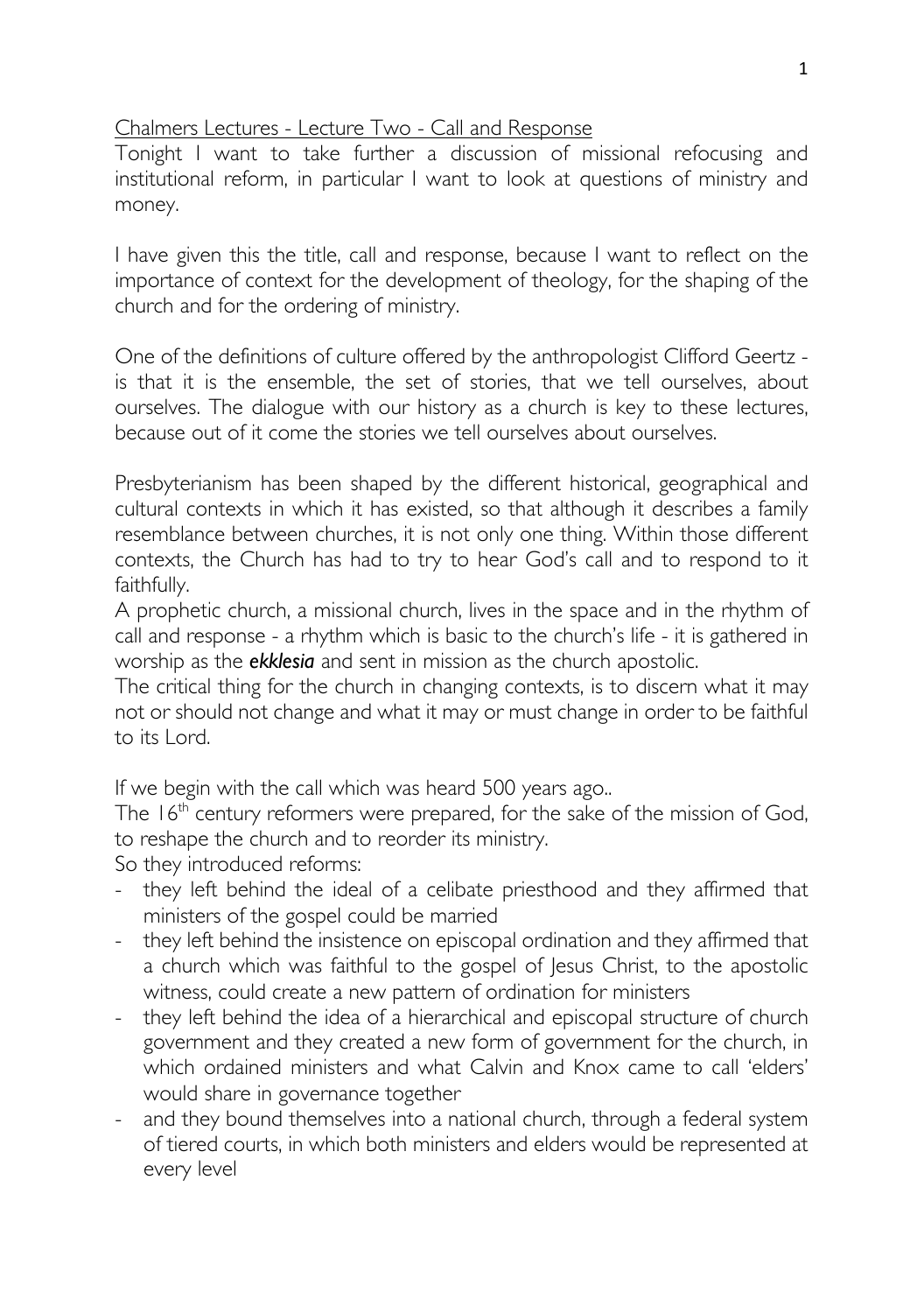There is a big story, then, to tell about the  $16<sup>th</sup>$  century -

- it includes a strong reaffirmation of the distinct office of the pastor, reserving to it the ministry of word and sacrament

- it includes clear moves towards a rejection of bishops, although there was some flexibility about the use of regional superintendents - a sign that the early reformers could see value in some of the functions of that office, but they wanted to give it a different character and status

- it includes the introduction of elders and deacons - initially, in the First Book of Discipline, these are to be appointed annually by 'common and free election' on a night when we are going to be thinking about money, some of you may be inspired by the touching provision "that the deacons, treasurers, be not compelled to receive the office again for the space of three years." - these elders and deacons shared in the governance of the Church alongside the Pastors, but for now they were not ordained

- by the time of the Second Book of Discipline in 1578, thinking about eldership has changed: as an office it includes pastors and doctors - but it is also used to apply to those "whom the apostles call presidents or governors" Three new things were now being stressed: that this was a spiritual office, that those who entered it must be called to it through election and ordination - (election here by the judgment of the eldership and the consent of the congregation) - and strikingly "Elders once lawfully called to the office, and having gifts of God meet to exercise the same, may not leave it again."

In the  $17<sup>th</sup>$  century, the rhythms of call and response lead us into protracted and bloody struggles over the role of the monarch, the role of bishops, the shape and content of liturgy, the freedom of the church to call Assemblies.

in the 1640s, against the backdrop of civil war, The Westminster Assembly was summoned with the aim of reforming the Church of England. The ironies here are well known that while it had little influence in England, its documents or standards have played a crucial role in the Church of Scotland.

If ever there was an example of contextual theology - the Westminster standards give it to us - with all kinds of theological disputes and tensions hovering behind tightly worded and fiercely negotiated paragraphs - sometimes where there was no agreement, an option is given - other times, a matter is simply passed over in silence. Interestingly, the ordination of elders is one of those areas - it does not command enough support in the Westminster negotiations to make it into the final text of the *Form of Church Government*.

In the 18<sup>th</sup> and 19<sup>th</sup> Centuries - some within the Church of Scotland felt the call of God to affirm the spiritual independence of the church and to uphold the rights of congregations to call a minister, over against the operation of patronage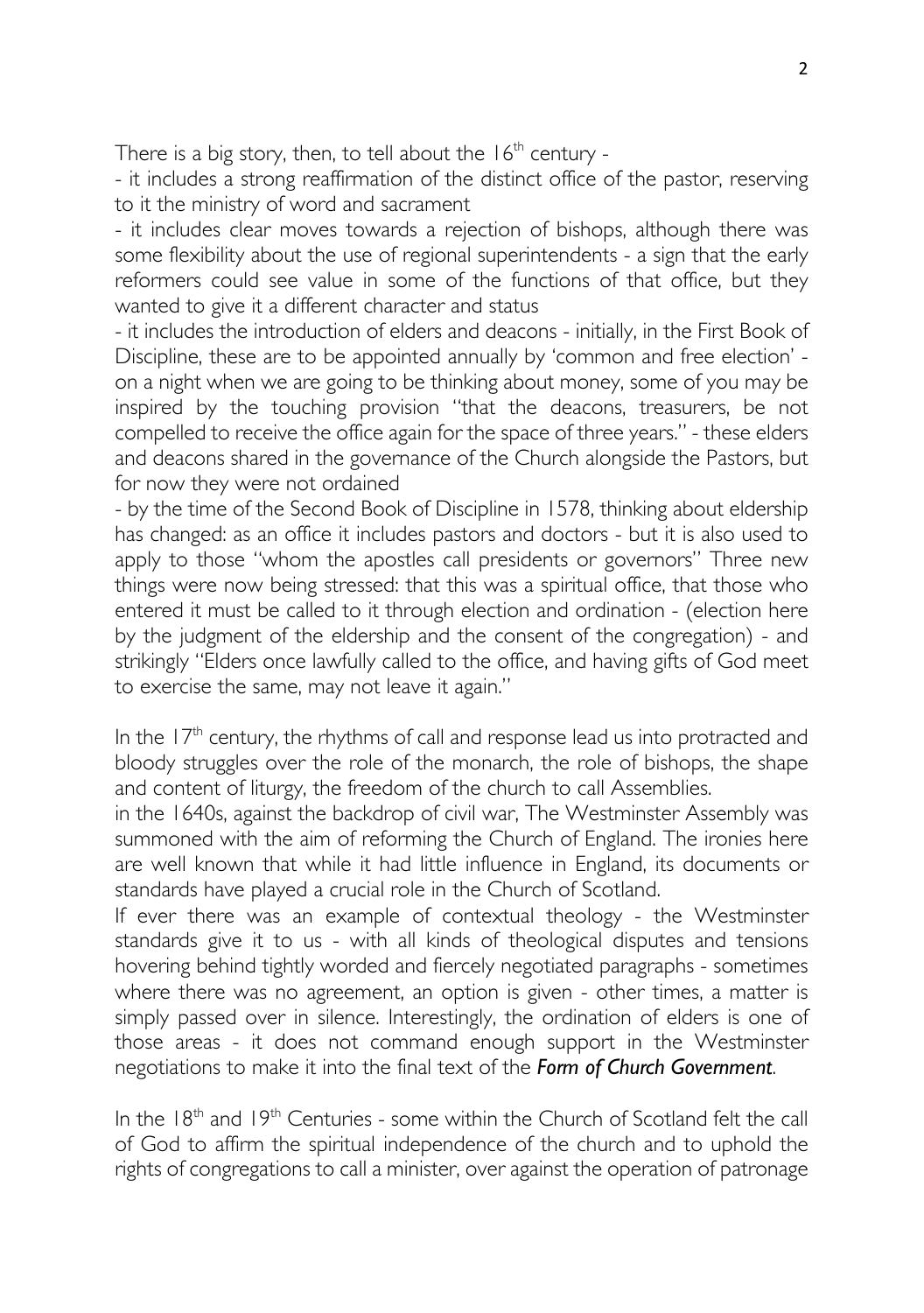by landowners and others. Thomas Chalmers, for whom these lectures are named, responded by leaving to form a new Presbyterian denomination. Others felt the call to stay and work out the issues within the old church.

For those who felt the call to leave, their response was to build a new rival and parallel Presbyterian establishment from the ground up - as Henry Sefton once said, 'the seceders planted strategically, the Free Church planted competitively'. Historical and economic context matters here also - at the height of the British Empire, this response, which took the form of a competitive fever of church building, was financed by the profits of Victorian industry - leading often to monumental church buildings glowering at each other across high streets in Scotland's towns and cities.

But after all the drama and all the sacrifice and all the reassertion -

only four years after the Disruption, the Secession Churches felt the call to reunite and most responded by forming the United Presbyterian Church.

Within a generation that same call to be one was heard again and in 1900 most of the Free Church united with most of the United Presbyterians.

The United Free and the Auld Kirk then eyed one another suspiciously. While theologians and ministers debated what the next move should be, waiting to see who would blink first and what they might concede, the enormous, devastating slaughter of the First World War came and went - churches which began the War in brash patriotism, ended it in sorrowful humility.

The subsequent negotiations were still difficult and fractious - but in time they led to the 'glorious' union of 1929 when most of the United Free Church was reunited with the Old Kirk. Among the gifts the UF Church came bearing were the newly merged sustentation and augmentation funds, the bureaucratic culture which had been created to build a centrally funded, national denomination from scratch, the offices at 121 George Street and of course the Chalmers Lectureship.

A powerful legacy of both world wars, was the impetus they gave to the ecumenical movement - in a bitterly divided world, there was a passionate sense that the churches needed to be a sign of unity. From the 1930s, the Church of Scotland began conversations with the Church of England, and also with the Presbyterian Church in England and the Scottish Episcopal Church.

In the 1950s, one fruit of these conversations, in which T.F. Torrance played a prominent role after the Second World War, would be the so called Bishops Report, which was rejected by the General Assembly in 1959.

Despite the Church's Ecumenical resolve in 1954, to seek closer relations with other churches, it was not possible to fully resolve theological differences over church government and the ordering of ministry either in 1959, or a generation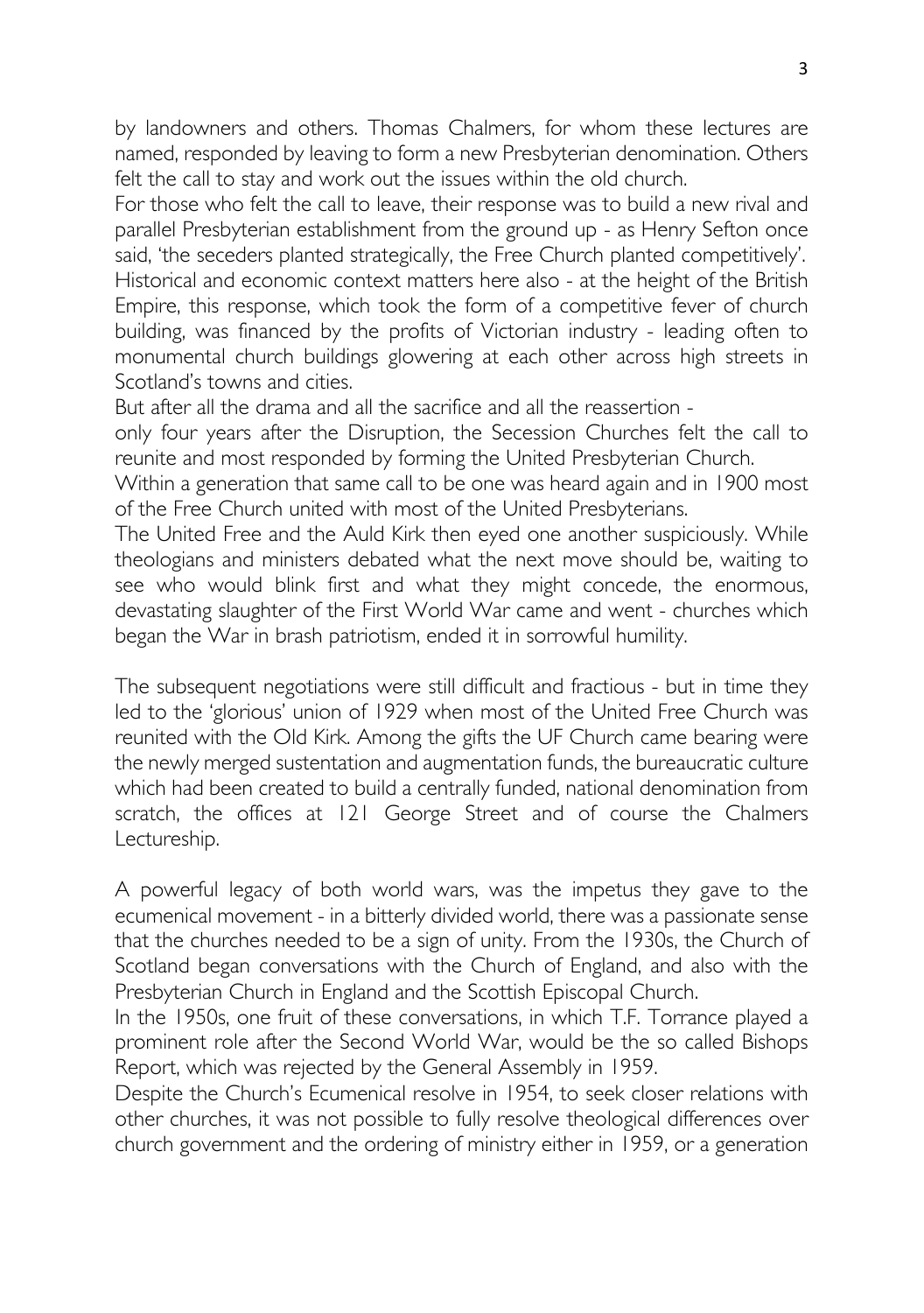later, when the Scottish Churches Initiative for Union or SCIFU was rejected by the General Assembly in 2003.

In 1964 and then in 1968 - while many within the Church of Scotland had heard this call from God for a long time, the Church finally responded and took the decision to open first the eldership, then the ministry of word and sacrament to women on the same basis as men.

Context matters. As we look back on past controversies, we can see how it matters profoundly to the church's hermeneutics - its interpretation and understanding of scripture. And yet, all any generation can ever do, is to walk by the light they have and pray for more light. All we can do, is to try and ask what God is calling us to in our time and how we should respond.

For both of tonight's issues, ministry and money, the stories we tell ourselves about our own history are profoundly important, but so is our own context.

#### Ministry

The conversation about introducing reform to the ordered ministries of the church has, for the past 70 years, been dominated by ecumenical concerns. While I have a strong commitment to ecumenism, I believe this conversation now needs to change direction.

Our debates about reforming ministry have been shaped by the inhibitions of the ecumenism of late Christendom; they now need to be decisively shaped by the missiology of post-Christendom.

I do not believe that Christian witness to the Gospel in Scotland has suffered greatly in the  $20<sup>th</sup>$  and  $21<sup>st</sup>$  centuries, from the existence alongside one another of the Scottish Episcopal Church and the Church of Scotland, nor do I believe that there are too many parishes today, where organic union would lead to a greater missional synergy or effectiveness.

What has been damaging to our witness are the older sectarian divisions within Scottish society between Protestants and Roman Catholics; and in some communities, the divisions between the Kirk and the smaller conservative Presbyterian denominations, all of which oppose the ordination of women.

I do not believe that either of those more damaging examples is fixable in relation to full recognition of ministry in the foreseeable future. We are decades away from the Roman Catholic Church ordaining women, if it ever does. We are also, I suspect, decades away from the Free Church doing it, if it ever does.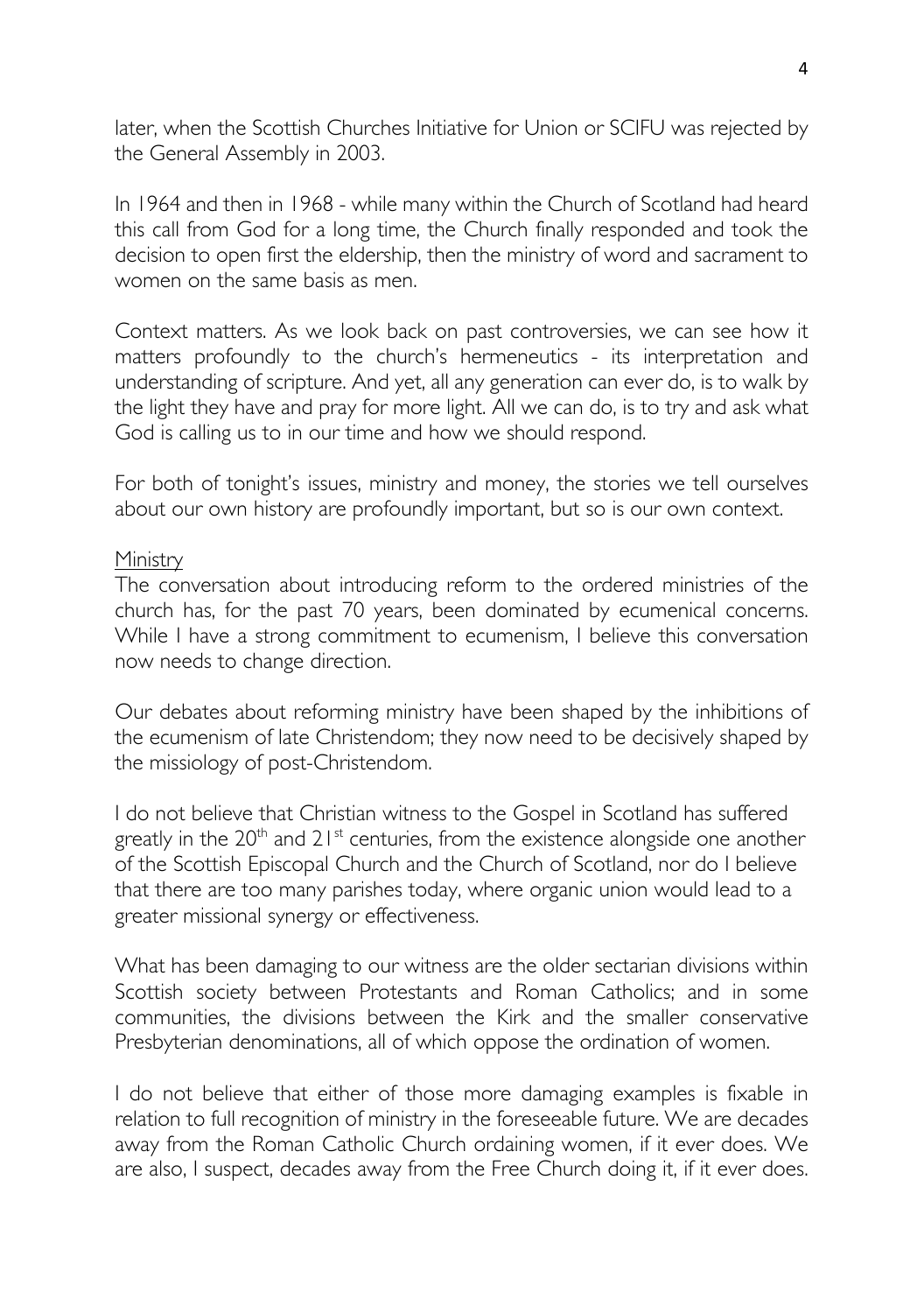What we can hope for, in both of these very different cases, is as much friendly, peaceable co-operation and as many positive alliances on key issues as we can healthily achieve.

Relationships between the Kirk, the URC and Methodists in Scotland are good - there are few real barriers to joint working, to setting up LEPs or even to union, although there seem to be few felt incentives either. If there are people around in the Kirk, who believe that SCIFU would have released and resourced new and dynamic energies for mission within Scotland, they have been very quiet over the past decade or so.

My sense is rather that there were too many unfinished conversations going on within our own denominations - we have needed to allow these to develop organically and see where they would lead.

If we had voted for SCIFU, we would be on a different course. But we did not and in the end, neither did the Scottish Episcopal Church. Sheilagh Kesting has commented that this was seen as yesterday's "top down" model of ecumenism, adding "It is unlikely that there will be further talks of this nature in Scotland for the foreseeable future."

I want to suggest therefore, that the call to us today is to move away from the inhibitions of late-Christendom ecumenism and embrace the imperatives of post-Christendom missiology.

My thinking here has been influenced by the work of Jurgen Moltmann in his 1977 book, *The Church in the Power of the Holy Spirit -* a book which has not always been very popular, perhaps because it was ahead of its time. Moltmann draws what I think is a useful distinction between the *charges* given to the church, which do not change - to preach the Gospel, to make disciples and to celebrate the Sacraments - and the *assignments* made within the church, which he believes are historically variable, which can vary in different missional contexts.

This is an area where we still have theological work to do. We have, I think, inherited an understanding of ordination which is too rigid, too singular and too compressed - there are some very real tensions between the New Testament witness to a diversity of ministries within the body and the way we compress so many of these into a single office. I think our understanding of *ordination* is too restrictive and our understanding of *commissioning* is too weak and too underdeveloped.

We are already painfully short of ministers and we will soon be dangerously short of ministers. As I said last week, I am both aware of and excited by the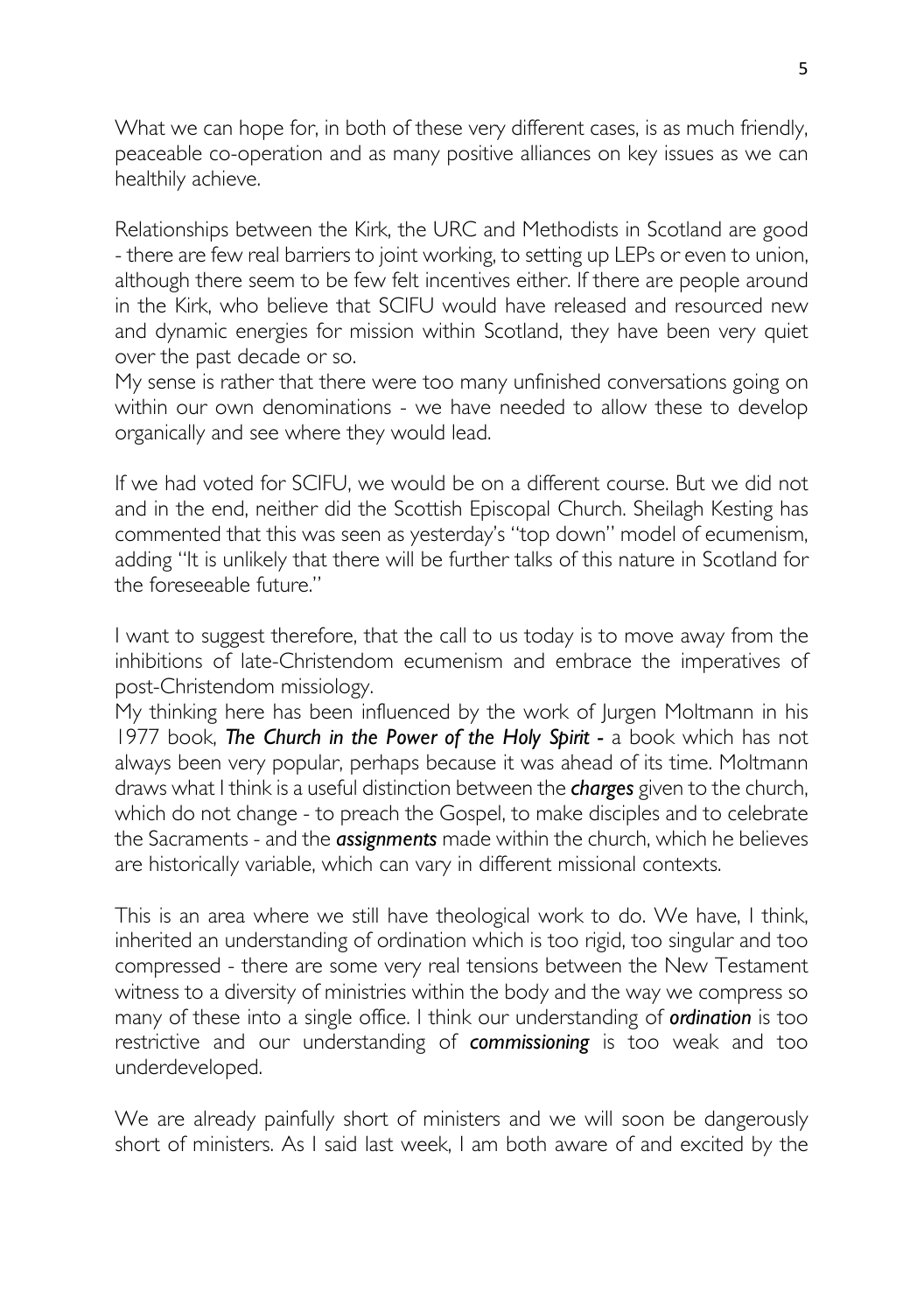opportunities which can come from a less minister centred church, but I am also very aware of the threats.

It is irresponsible, even when well intentioned, to exaggerate the speed and ease with which an institution like the Kirk, can make the transition to radically different models of ministry. Both unity and continuity are hugely important to making such a transition.

So the call I am hearing in our context, is not to go full steam ahead for a radical dismantling of current structures of ministry - it is not even to go as far as my own convictions might allow me to go - but it is to go further than we have gone until now - seeking to find a way forward that will not divide or destabilise the church and will not leave our existing ministers and elders feeling alienated or devalued.

### The Future of Eldership

To turn to the eldership first, The ecumenical issues I raised earlier are less significant here. Ecumenical documents are usually polite about the eldership, but nobody else really understands what we are on about and certainly not why we ordain elders. That is not entirely surprising - my colleague Sandy Forsyth has written a superb paper on the history and theology of eldership which you can download from the Church's website - we already noted how 1560 said one thing, 1578 said another, while 1645 rowed back a bit - from the  $16<sup>th</sup>$  C onwards, one strand of reformed theology and even of Presbyterian theology, has clearly not believed we should ordain elders - T.F. Torrance of course stood in that tradition - while another strand has defended this practice.

What is also clear, is that in recent years when proposals to reform the eldership have been brought before the church, they have not won support.

My sense of why that has been, is that our elders - who do so much of the gracious working, the faithful caring, the heavy lifting - who take with great seriousness that they are ordained to a spiritual office - they have felt such proposals to represent a devaluing of their ministry, which would also move the balance between minister and elders in the wrong direction.

I hear that. At the same time, I believe that we urgently need more flexibility within our system. We very much need a new generation of younger people to become elders between now and 2030 and I know that for significant numbers of people, the prospect of being permanently ordained into a life-long office, which 'they may not leave again' - is something they find off-putting.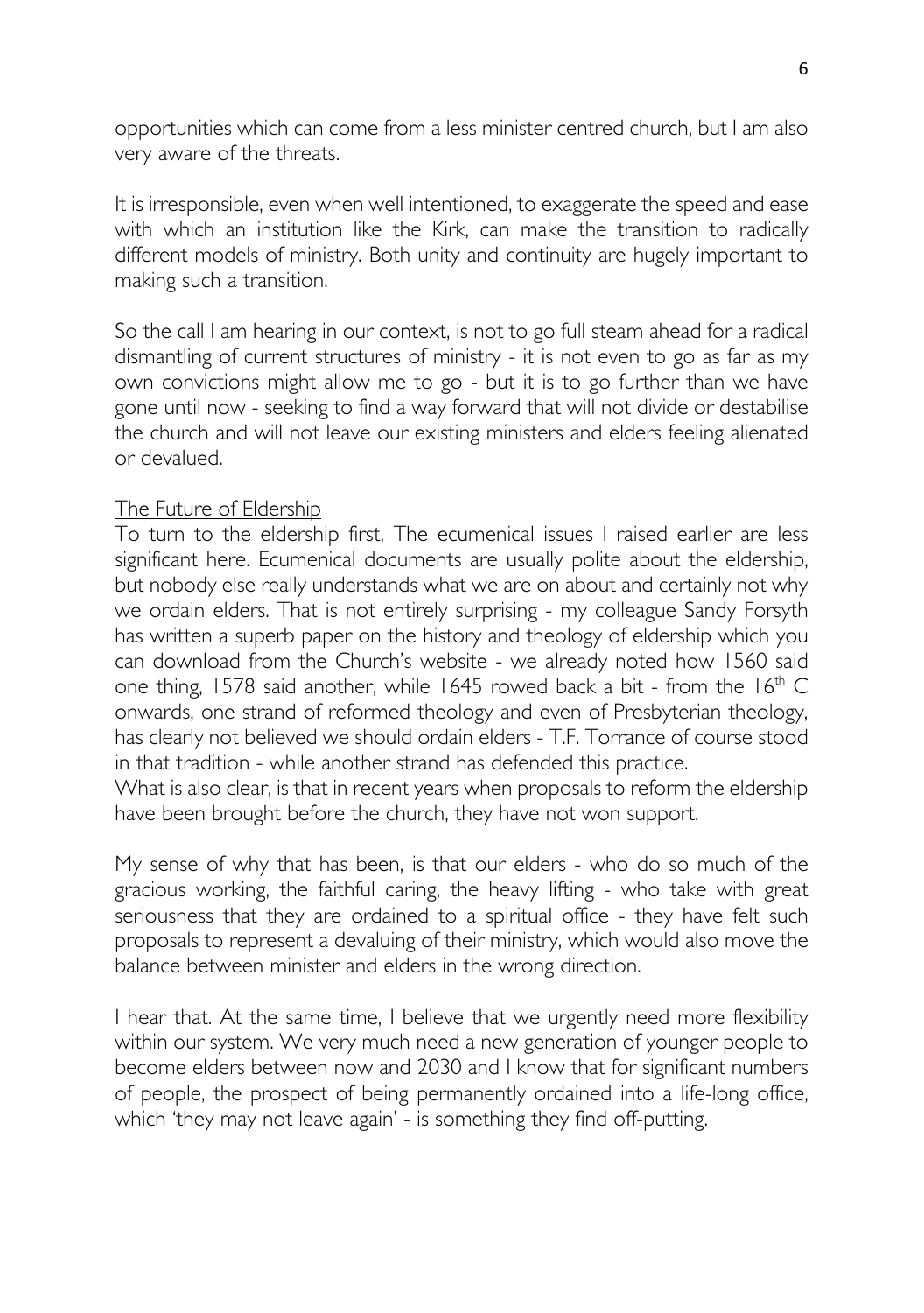The Third Chapter of *The Second Book of Discipline* begins like this: "Vocation or calling is common to all that should bear office within the kirk'. I believe that a way forward may be for us not to overturn our existing traditions, but to add to them.

What if we continued to think of the eldership as a single office within the church, but we affirmed that there were different ways to be called into it.

Some might enter the office as elders do now and have done for hundreds of years, through ordination to a ministry which they understand as a permanent and life-long vocation.

Others might enter the office in a new way, elected as *Commissioned Elders*, who would serve for a period of three years, after which they could step down, or if there was mutual agreement, they could serve again for a further term.

Those who were experiencing a call to serve as elders, could discern with their minister and other elders, which of these they believed they were called to. There would be no other difference in status or function.

This would allow a gracious flow of change to take place, without conflict or compulsion, without injuring the calling or status of existing elders and without preventing others from being ordained in the future. At the same time it would open our Sessions to full participation by those for whom commissioning for three years feels like a more natural and appropriate way to fulfil their spiritual calling.

## **Ministers**

I want to move on to ministers. We urgently need to address the growing shortage of ministers. There are really only 4 ways of doing that:

- 1. Recruit more ministers
- 2. Reduce the number of charges
- 3. Add new forms of Ministry
- 4. Introduce greater flexibility around ministerial assignments

I want to explore each of these in turn.

## 1. Recruit More Ministers

The area of vocations or recruitment is one on which some important research has been done by Catherine Skinner - her conclusion was that between the 1990s and the early 2010s not enough work was done on nurturing and supporting vocations, at a time when other trends were reducing the pool of likely candidates.

The excellent *Tomorrow's Calling* initiative has been informed by that - I believe we need to support it and we need to work on a number of other initiatives to increase numbers: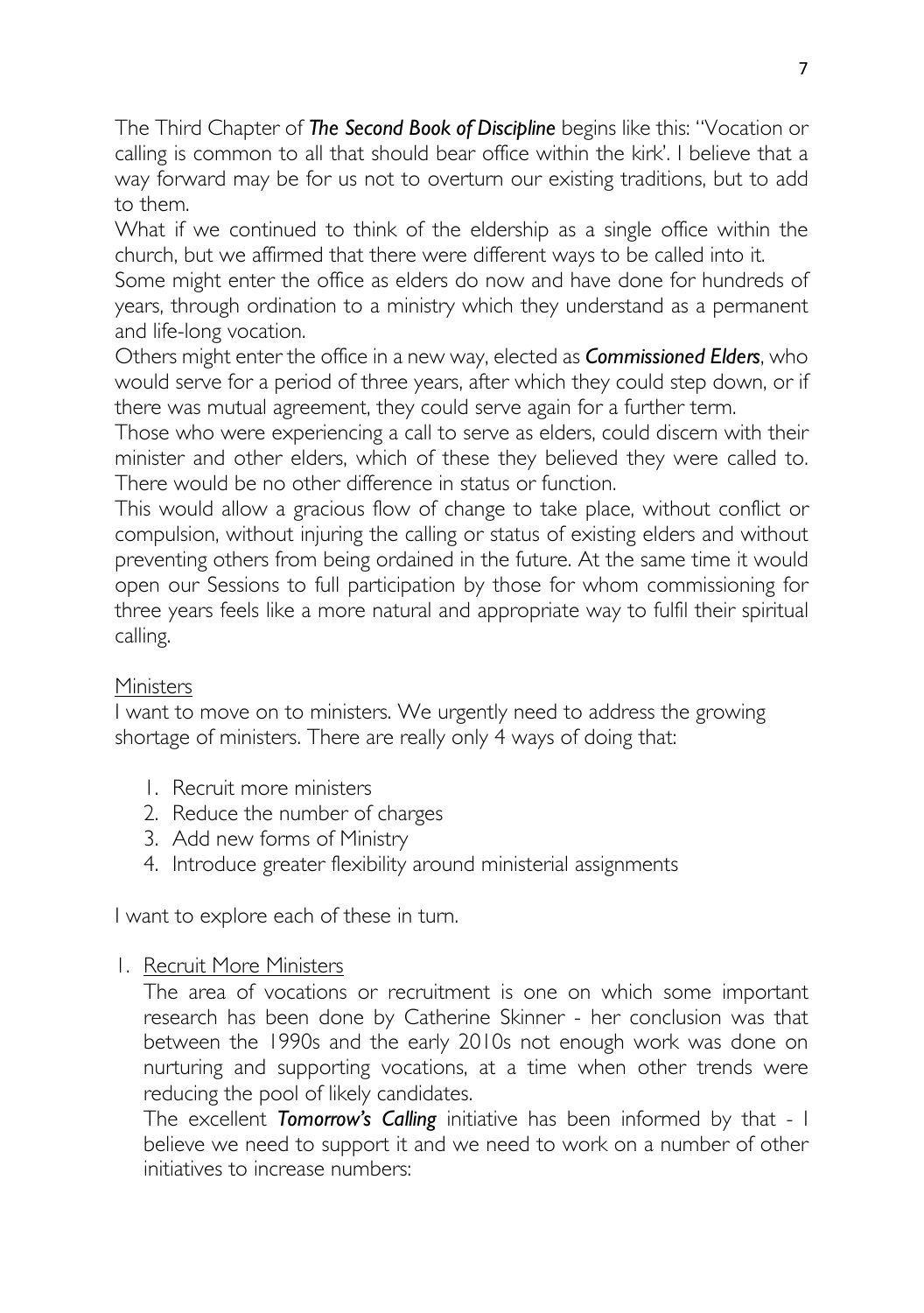- a. so first of all, through Tomorrow's Calling, we need better communication and support for vocations
- b. we also need a clearer and more generous package of financial support for candidates, many of whom have to make real sacrifices to go and study
- c. In addition I want to suggest that we consider three targeted initiatives to help address supply in the next few years
	- i. the first  $I$  am calling give us  $10$ recognising the age weighting within our church membership, we should consider making a specific appeal to some of our members, to consider taking early retirement and to give us the last ten years of their working lives. In support of this, we would set aside money from reserves which could be used by agreement to compensate for pension losses they might occur.
	- ii. the second give us five? we should consider making a formal approach to the PCUSA, which is well supplied with ministers and ordinands just now, to develop an initiative for ministers from the USA to come and serve in Scotland for 5 years, with a programme of induction and support
	- iii. the third could be called a woman's place... we should make a fresh appeal within Tomorrow's Calling to women, who are still underrepresented in our ministry, emphasising how much their gifts and experience are needed and welcomed in the ministry - as they say these days, a woman's place is in the White House, is in the resistance and is in the ministry
- d. Finally, still on recruiting more ministers I have argued for some years that like the Church of England and the Methodist Church, we need a new pathway to candidate directly for Pioneer ministry, linked to a national strategy for church planting between now and 2030.

# 2. Reduce the number of charges

Taking initiatives to reduce the number of parishes, has been one major way in which the Kirk has addressed the shortage of ministers as well as responding to the oversupply of churches which was a legacy of the Secessions and the Disruption - a programme of Union & Readjustment over many years has been replaced in recent years by the Presbytery Planning process.

This has undoubtedly been part of the pain of decline - people form strong attachments to the churches in which they were baptised, or married, where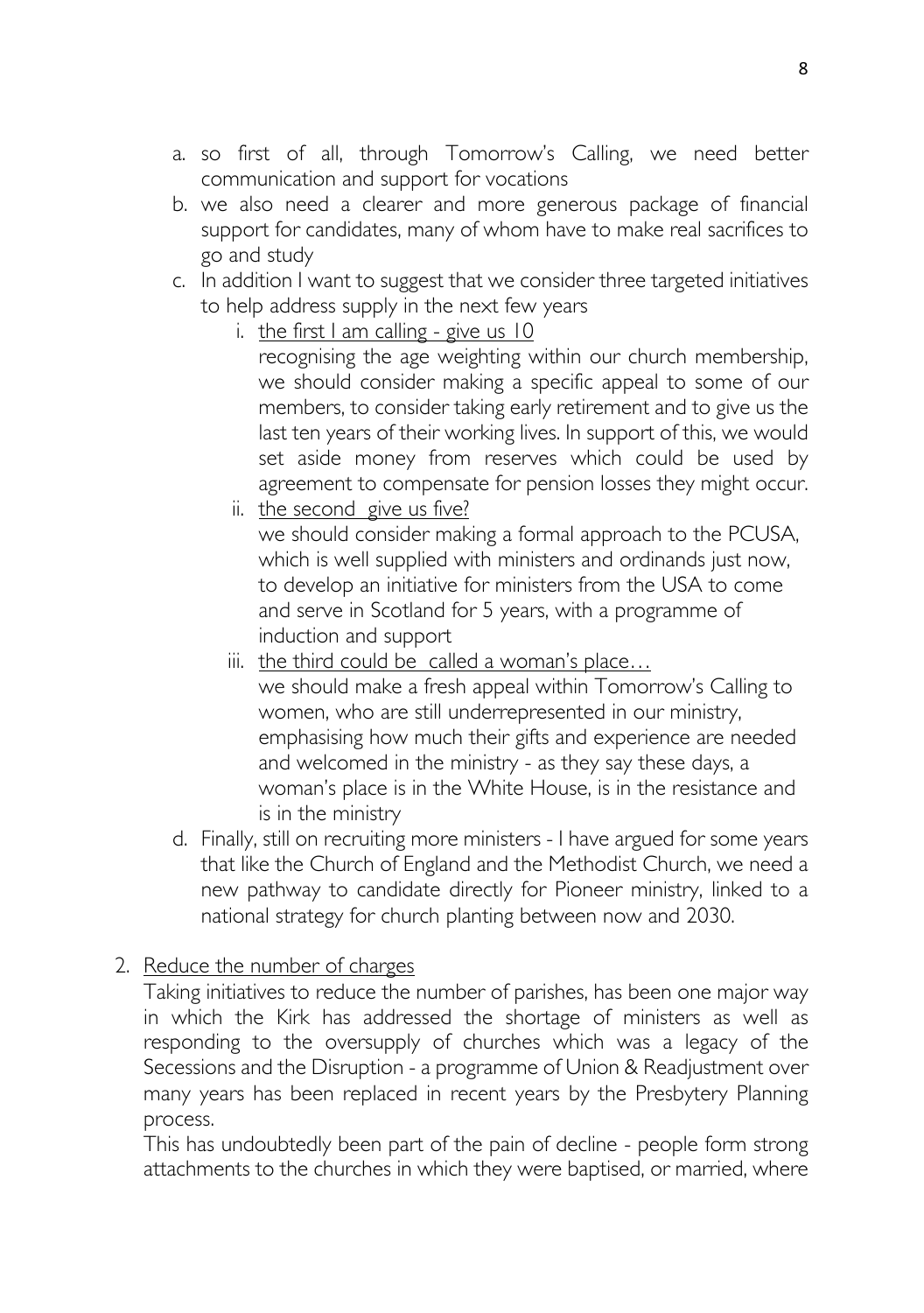family funerals have taken place - to their church. These attachments die hard. Some unions are a model of grace and mutual care - others are resisted, resented and finally boycotted by those who feel their church has been taken away from them.

The last round of presbytery planning was driven not by a shortage of money but by a concern to spread ministers across all of Scotland's parishes in a relatively just and even handed way. This meant a distribution of ministerial posts per presbytery being agreed by General Assembly and implemented by presbyteries. It was difficult to do and it was painful for those who felt they lost out. In fact, it was so painful and so difficult, that few seem to feel the church has the stomach to do it again in the same form, despite the situation which called for it, continuing to worsen.

Last year in their report Ministries Council floated the idea of ministry 'Hubs' making clear the idea was still at a formative stage. The key difference to the previous presbytery planning model seems to be the promise of linking more, while uniting and closing less. This addresses the original problem not by solving it, but by making it change shape and also, potentially, by making the role of the minister change shape. The only way 'Hubs' can be effective in addressing the question of shortage, is to make more stipendiary ministers into 'team vicars' with charge of a group of parishes. Although hubs give with one hand, they take away with the other - but this time round, we may want what they can give and be prepared to adjust to what they take away.

#### 3. Add New Forms of Ministry

A third way to address a declining supply of ordained ministers is to create more of them by other means. This is a major route which the Church of England has embraced, reflecting the fact that the pattern of a weekly parish communion is now normative, unlike the Kirk, in which quarterly communions remain common. In order for the normal pattern of Anglican worship to continue as numbers of stipendiary clergy fell, it has been necessary to provide a new supply of Eucharistic presidents and this has been achieved through very significant increases in the numbers of "Self-Supporting Ministers" and "Ordained Local Ministers". Of the 28,000 licensed ministers in the Church of England, 65% do not receive any stipend and 30% of parish clergy are non-stipendiary.

This stands in stark contrast to the Church of Scotland. Neither Auxiliary Ministry, nor the newer Ordained Local Ministry programme have been anything like as successful as these Church of England schemes in drawing in new ministers. Within the Kirk, these seem to be suffering the same fate as the stipendiary ministry, in failing to attract enough new candidates, although we can hope that Tomorrow's Calling may be of help here as well.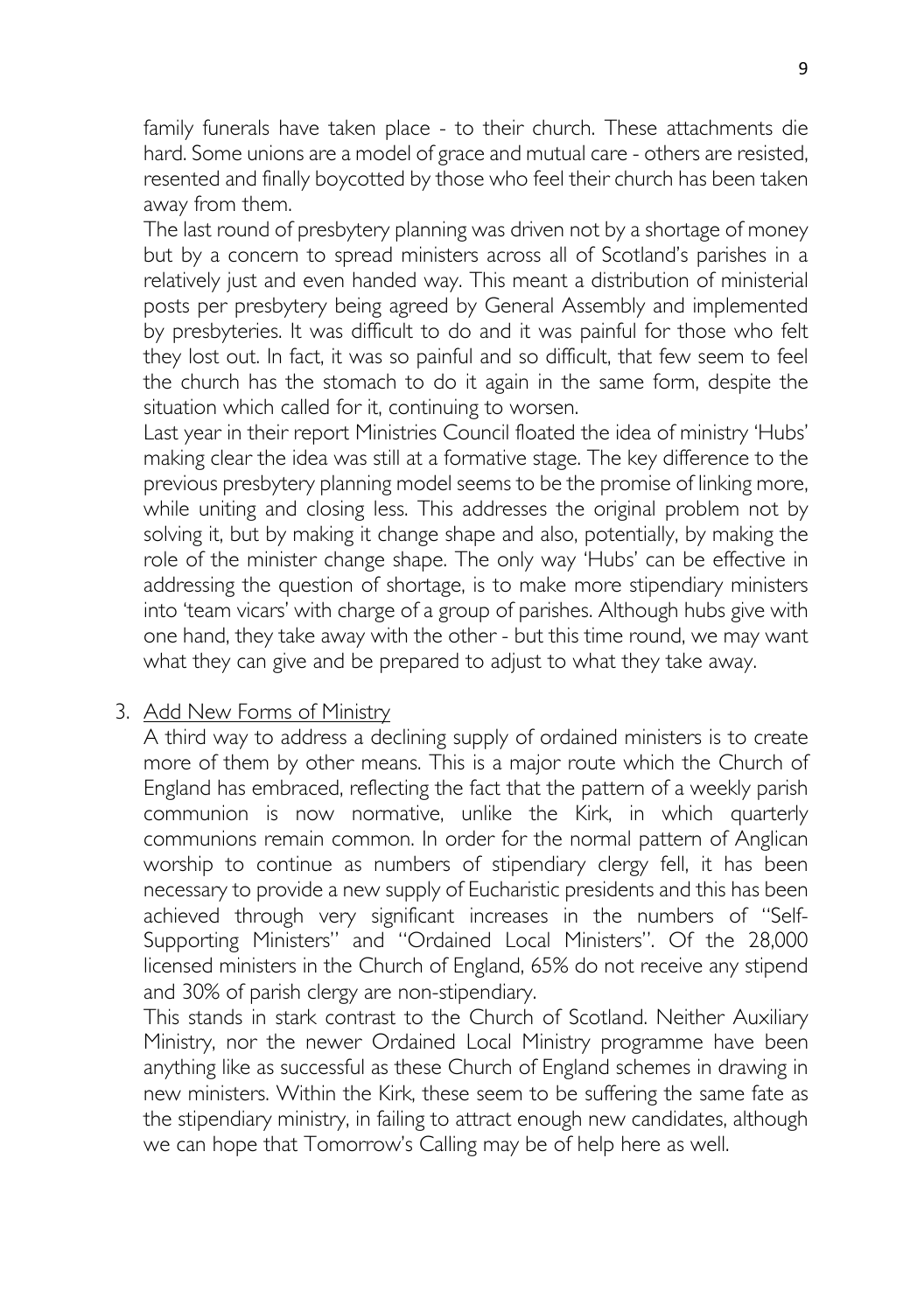# 4. Introduce greater flexibility around ministerial assignments

The final way to address a crisis in the supply of ministers, is to think more flexibly about the nature of ordination itself. This is an option which in the past, has struggled to gain support for two main reasons. The first is the ecumenical caution I discussed earlier, about making it harder to achieve some future mutual recognition of ministries. The second is a concern, particularly on the part of ministers, that this might somehow undervalue their role and their formation for that role.

I believe the time is right for the Church of Scotland to change tack on this question and to introduce provisions to allow elders to assume new responsibilities. If we compare ourselves to other sections of the Reformed family of churches, this is not such a drastic step to imagine ourselves taking. We would be joining the United Reformed Church and the PCUSA if we enabled presbyteries to authorise suitably trained and experienced elders (who could be commissioned or ordained elders in terms of the suggestion made above) to preach, baptise and preside at communion. The question of what to call them I will leave as an open one. The PCUSA calls them Commissioned Ruling Elders, having previously called them Commissioned Lay Pastors.<sup>1</sup> I find that terminology on the clunky side, although I agree with moving away from the language of 'lay' which does not belong in the Reformed tradition. The word 'pastor' is a friendlier term, but if as I have already proposed, we were embracing and developing a more expansive theology of commissioning, we might prefer to opt for Commissioned Local Minister (CLM) to sit alongside OLM? In the PCUSA, they are commissioned for up to three years at a time and can conduct worship, including sacraments, weddings and funerals - working, as OLMs do, under the oversight of an ordained minister. They could work either in a vacant charge or alongside an existing minister within their congregation.

If we followed the US model, then CLMs could also be paid.

If we were convinced that we could justify this theologically - there would still be the concerns of existing ministers to address - there are various ways in which I think this could be done. Commissioning would be local and timelimited; commissioned ministries would be subject to oversight from ordained ministries (which is how they might work in a Hub anyway); CLM's if paid, could be paid less than ordained ministers (although I have some reservations about that) and they could have stricter requirements for ongoing CME and training.

10

 <sup>1</sup> http://oga.pcusa.org/section/mid-council-ministries/clp/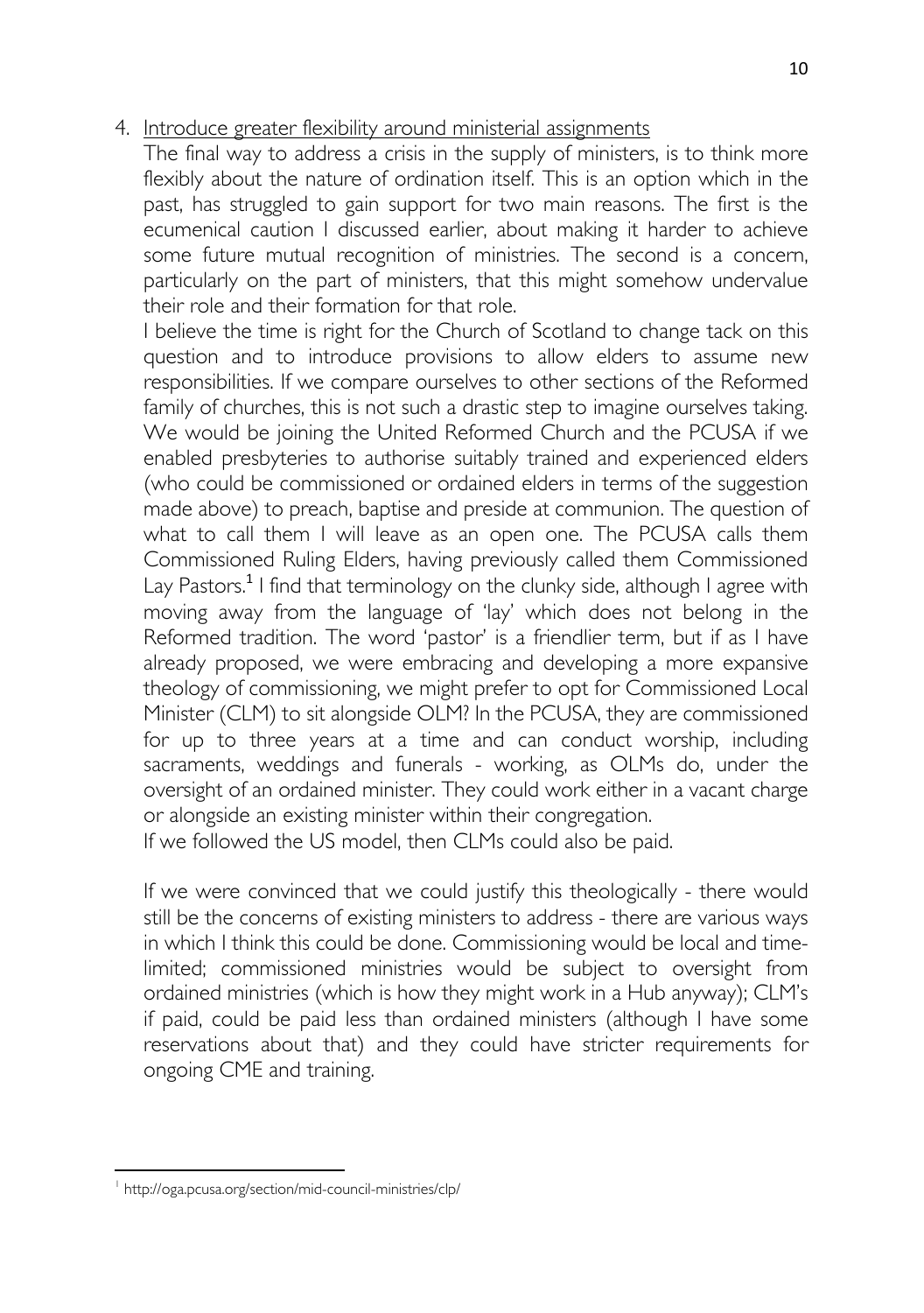In that way we could maintain the distinction between this ministry and ordained stipendiary ministry, the potential erosion of which has worried many ministers. However, I think as with OLM, we would also want to create pathways from CLM to OLM or to nationally recognised Ordained Ministry - in some cases, this would prove to be a way of people discerning such a calling.

I recognise some will have theological and ecumenical concerns about this change. But I want to stress I am not asking the Church of Scotland to row dangerously far away from its ecumenical moorings - if we row out into this part of the river - we will be moving alongside the PCUSA, the URC, the Methodist Church, the Scottish Baptist Union, - all of whom allow this already in some form.

I am referring to very few people by name in these lectures - however at this point I do want to mention Iain Torrance - and I feel I can say this because he knows how much esteem and respect I have for him - he really is a renowned theologian, unlike myself, who is more of a jobbing theologian - I think he spoke too soon when he responded to this issue at Assembly and if I can throw out a wee challenge, I hope he and the Theological Forum will consider how this question relates, not just to a late Christendom ecumenism, but to a post Christendom missiology.

I said there were four ways in which we could act as a church to address a potentially destabilising decline in the number of ministers and I have now discussed each of them. So which should we pursue? For me the answer is very clear - that we will need to pursue all of them. None of them on their own is likely to be enough. Not only that - but all of them are only ways to work on a broader and even more important ministry objective - which is the one set out in Ephesians 4:12 - to equip the saints for the work of ministry, for building up the body of Christ.

#### Money

In the final section of tonight's lecture, I want to offer some thoughts about money and reform.

There is a long and complicated historical story to tell ourselves about the Kirk and money, one which includes teinds and glebes, heritors and patronage, the establishment principle and the rise of voluntarism - I will address this in more detail in the book. The  $19<sup>th</sup>$  C saw crucial changes. When he came to believe Disruption was inevitable, Chalmers set about preparing financially for the task of building a new denomination from the ground up. Soon there were three contrasting presbyterian financial cultures - alongside the older establishment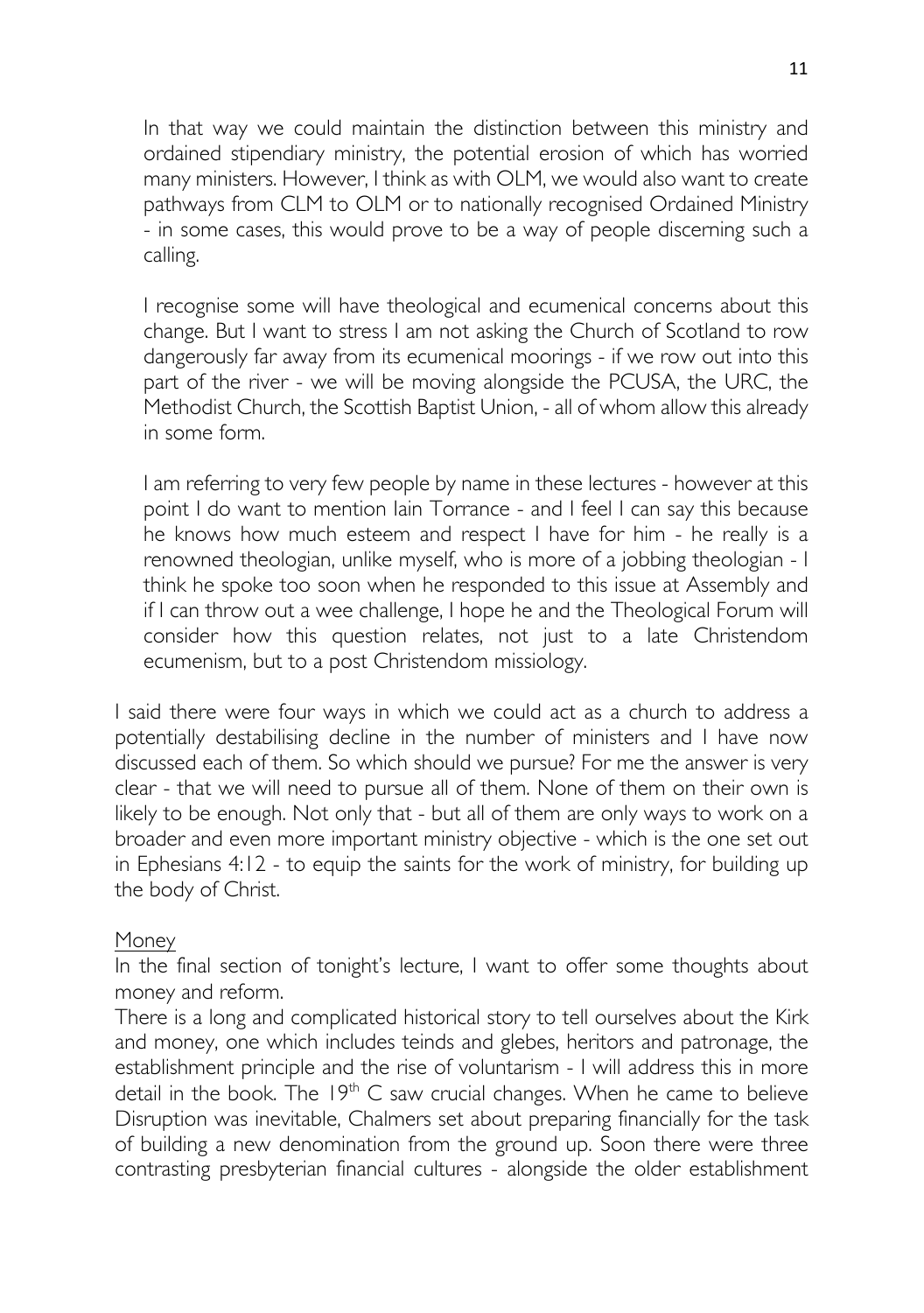expectations of state, heritor and teind support in the Old Kirk, two new voluntarist models were in operation: the UP Church operated an *augmentation* fund while the Free Church established a *sustentation* fund - the first topped up local funds from a central pot, the second gathered funds locally, sent them to a central pot and redistributed them to local congregations.<sup>2</sup>

As these various presbyterian establishments grew and then merged, the sustentation model prevailed alongside the traces of establishment support. The whole church now worked with a system which was introduced as a response to a particular historical call and context - that of building a new national denomination from scratch.

So my former teacher, the late Douglas Murray once commented:

*It was in the later 19th century that there was an increase in the centralised bureaucracy of the Kirk. The Free Church in particular had to raise its own funds and this led to a more centralised structure and power tending towards the Assembly Committees and their Conveners. The '121' syndrome is very much a Free Church phenomenon.*

By contrast, the churches which would come together to form the PCUSA, have stayed with a less centralised system and one which overall was more Darwinian. For them there was and still is strong emphasis on local responsibility to raise money to pay the stipend. With that comes flexibility about how much ministers are paid and about how many people the congregation can employ locally. Once again, I make the point that there are different ways to be presbyterian.

Today in the Church of Scotland, we have a financial system which is strong on solidarity and central control. That has its strengths. For one thing, you could argue it has worked reasonably well. We are not broke. In fact, congregational giving has held up remarkably well in recent years, despite the decline in membership.

The \$64 thousand dollar question or closer to \$64 million in the case of our annual M & M figure - is whether this highly centralised system, with its rather rigid mechanisms for administering solidarity - is the one best suited to the new context we find ourselves in.

I will admit to being disappointed at General Assembly 2016, that the high level working group reviewing the Kirk's financial systems for the Council of Assembly, recommended virtually no change to present arrangements. The Council of Assembly report is clear why this was done: because for now income is still

 <sup>2</sup> Gibson 1961, 43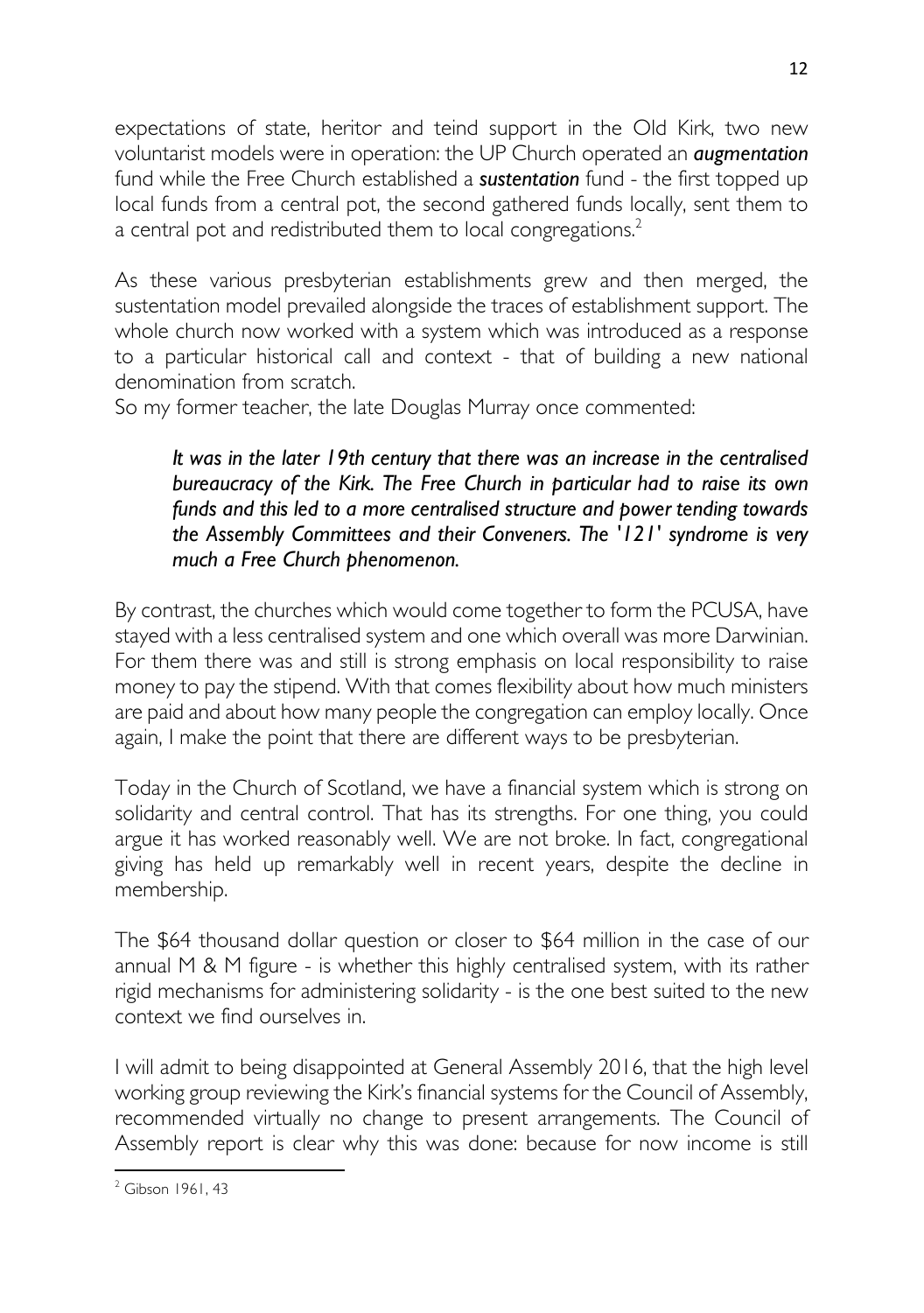holding up well and to embark on change seemed to be to introduce too much risk. $3$  The danger is that this is a missed opportunity. We need a persuasive vision for the future of the system as well as a sober assessment of its present. I am not sure that this recent review took enough account of the risks posed by how congregations are feeling in the wake of presbytery planning and how they will react to a future which includes more and longer vacancies.

While there is real commitment to the principles of financial solidarity which must be present in a presbyterian system, there is also disquiet and discontent across the church.

I want to reflect on where I think the current system stands in need of change:

- 1. while properly reflecting solidarity with the poorest congregations in the poorest areas, the current formula for weighting resources to priority congregations does not seem sustainable - it needs to be revised - we need to develop new ways of expressing that solidarity which are less damaging to other parts of the church
- 2. the attempt to remove stigma from congregations being 'aid-receiving' has weakened a proper and healthy sense of aspiration to become self-sustaining
- 3. although the current system is simple to operate, it is uninspiring and unimaginative - it contains too few incentives and offers too little flexibility
- 4. there is suppressed liberality within the system, many people wish to give for local ministry and mission, but feel too much of their money will be skimmed by the wider church; while this does raise some concerns, I think we are too mistrustful of this
- 5. vacancy allowances need to be increased, particularly where those vacancies are prolonged or where they have become guardianships; there are limits to how far fewer people will only go on paying more to have less
- 6. some churches are so alienated from current arrangements, that they are sheltering money from assessment - this is not a healthy way to protest the system
- 7. as well as showing solidarity with the poorest, we also urgently need to support larger churches and help them to grow - we need our strongest churches to get stronger - they have crucial gifts to bring to the denomination as a whole
- 8. we need to consider whether some expressions of solidarity should be invited in the form of a pledge, rather than imposed in the form of a tax

 <sup>3</sup> RGA 2016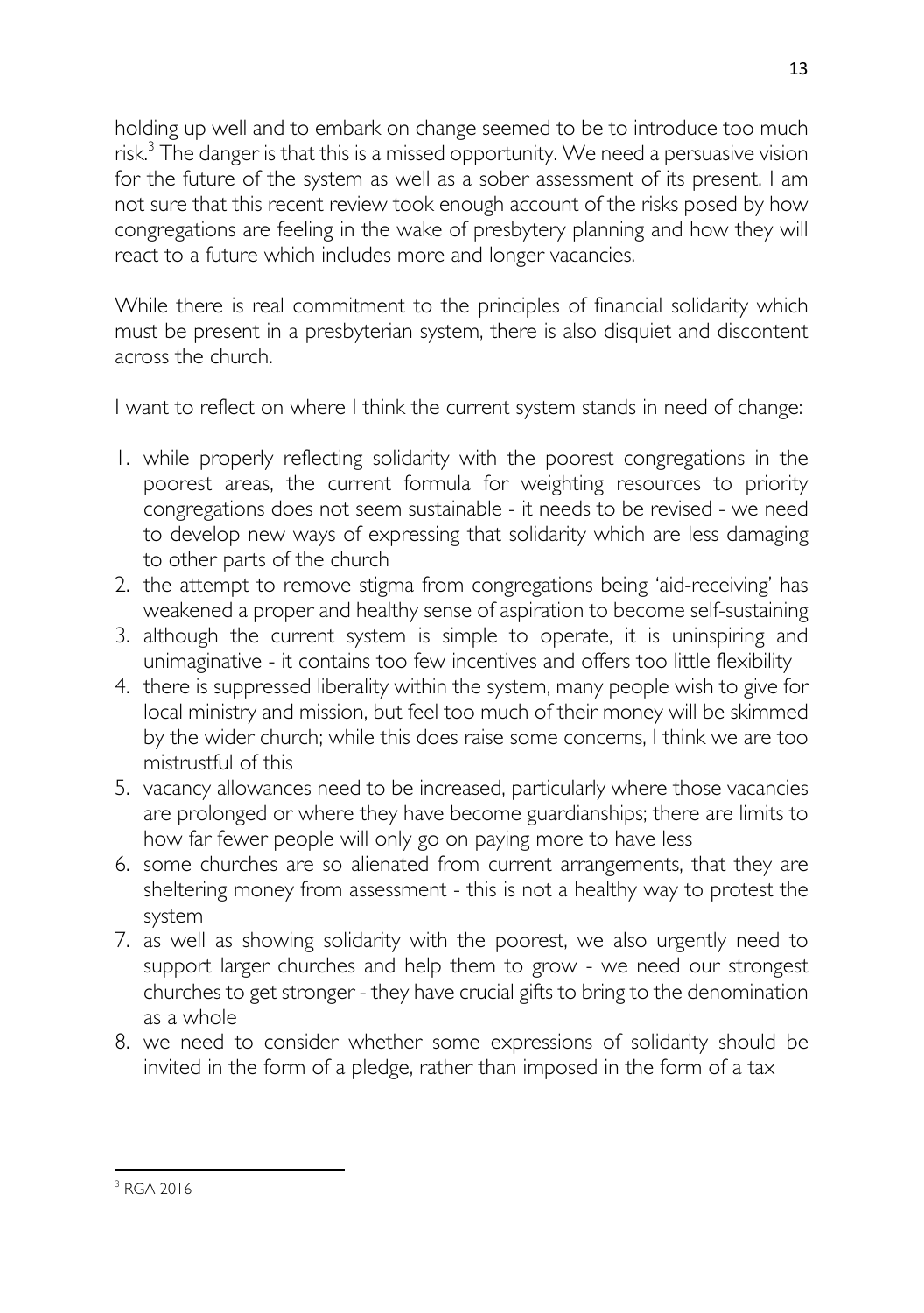9. we need to stop micro-managing so much of congregational spend on fabric at presbytery level - you really don't need me to vote on your new kitchen units - it's disempowering to congregations and a waste of everyone's time

Devising new formulas for congregational assessment is a process fraught with difficulty. It is essential but not interesting, vital but not enlivening, strategic but not sexy. As is the case with any kind of tax policy, it requires an alchemy of technical skills, psychological understanding, theological/ethical integrity and creative instinct. [In thinking about this, my mind has often returned to the parable of the dishonest steward in Luke 16]. This process calls for 'design' skills, to build new formulas around memorable images and ideas, to strike a balance between simplicity and adaptability, to strike a balance between positing ideals and anticipating behaviours. It has to minimize the resentments of the poorest and the richest. And it has to work. The formulas have to raise enough money to meet existing commitments, to pay salaries and provide for pensions. They have to maintain responsibility and incentivize liberality. Small wonder, when the system seems to be coping under pressure, that we have been cautious about changing it. We are mindful of the medical maxim - to first Do No Harm.

Devising new ways forward must be a collective task - I would like to see a phase in which we do some more creative and exploratory work on a new funding formula - when we generate ideas and discuss options. Here I can only offer a few tentative thoughts as a contribution to that work:

- The funding formula should have a nominal *floor* and *ceiling* to it.
	- o The floor should relate to the basic cost of parish ministry, currently around £50,000 for a full time post and should represent a healthy aspiration and challenge for as many congregations as possible to become self-supporting.
	- o The ceiling should act as a maximum figure for assessed contributions from wealthier congregations and might be set at  $£100,000$ . The decision to leave more money with these congregations would reflect a judgment that the whole Kirk would benefit from encouraging such congregations to grow further. It would be part of a deliberate institutional strategy to support the development of a greater number of larger churches.
	- o A ceiling would have the effect of reducing the funds available for subsidy, so it would be necessary to draw more congregations towards being selfsustaining, as well as possibly creating new pledged funds, as a means to maintain sharing and solidarity.

Congregations must be supported where necessary, but should also be incentivised where possible. A missional refocusing might encourage us to think